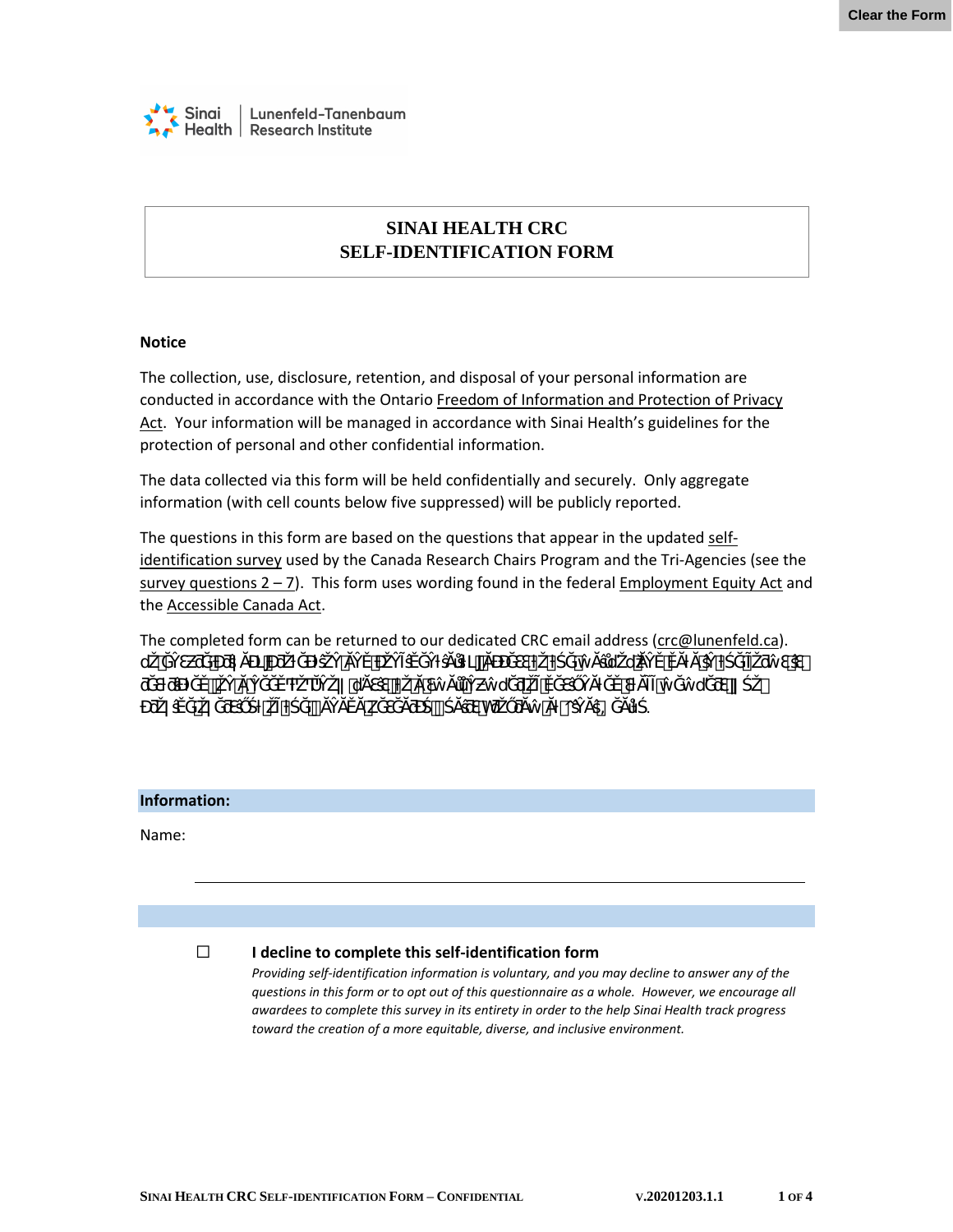# **1) Gender Identity:**

Select the option that best describes your current gender identity:

- ☐ Gender Fluid
- ☐ Man
- ☐ Non-binary
- ☐ Trans man
- ☐ Trans woman
- ☐ Two-spirit
- ☐ Woman
- ☐ I don't identify with any option above [option to specify?]
- ☐ I prefer not to answer

# **2) Sexual Orientation:**

Select the sexual orientation that best describes how you currently think of yourself.\*

- ☐ Asexual
- ☐ Bisexual
- ☐ Gay
- ☐ Heterosexual
- ☐ Lesbian
- ☐ Pansexual
- ☐ Queer
- ☐ Two-spirit
- ☐ I don't identify with any option provided [option to specify?]
- ☐ I prefer not to answer

#### **3) Indigenous Identity:**

Do you identify as Indigenous; that is First Nation (North American Indian), Métis, or Inuit?

- ☐ Yes
- ☐ No
- ☐ I prefer not to answer
- If "Yes", select the group(s) that you identify with.
	- ☐ First Nation
	- ☐ Inuit
	- ☐ Métis
	- ☐ I prefer not to answer

**SINAI HEALTH CRC SELF-IDENTIFICATION FORM – CONFIDENTIAL V.20201203.1.1 2 OF 4**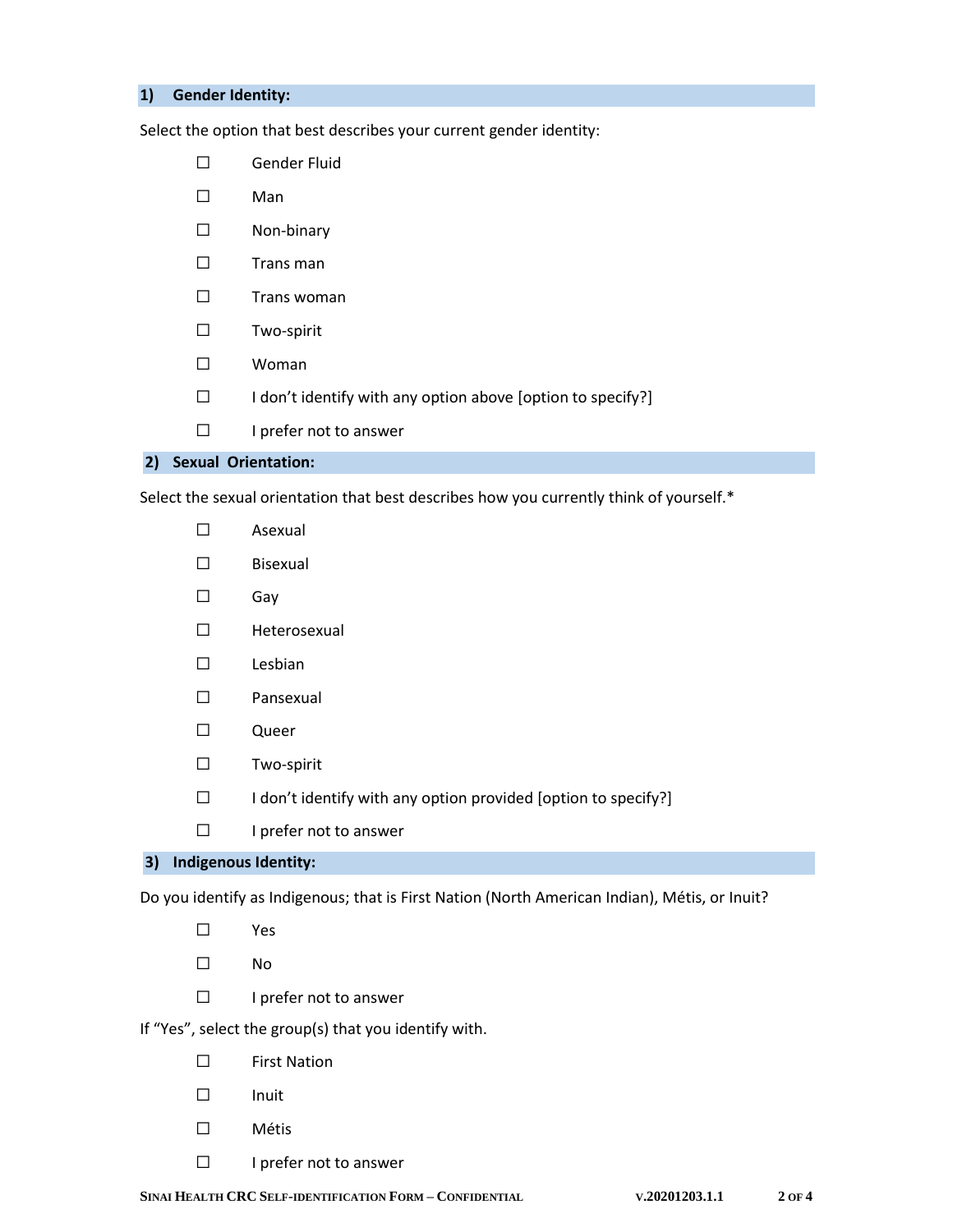### **4) Visible Minorities**

*Note: Visible minority refers to whether a person belongs t[o a visible minority group as defined by the](https://laws-lois.justice.gc.ca/eng/acts/e-5.401/page-1.html#h-215140)  [Employment Equity Act](https://laws-lois.justice.gc.ca/eng/acts/e-5.401/page-1.html#h-215140) and, if so, the visible minority group to which the person belongs[. The Employment](https://laws-lois.justice.gc.ca/eng/acts/e-5.401/page-1.html#h-215140)  Equity Act [defines visible minorities](https://laws-lois.justice.gc.ca/eng/acts/e-5.401/page-1.html#h-215140) as "persons, other than Aboriginal peoples, who are non-Caucasian in race or non-white in colour."* 

Do you identify as a member of a visible minority in Canada?

- ☐ Yes
- ☐ No
- ☐ I prefer not to answer

## **5) Population Group**

Please select the population group that you identify with.

- ☐ Arab
- ☐ Black
- ☐ Chinese
- ☐ Filipino
- ☐ Japanese
- ☐ Korean
- ☐ Latin American
- ☐ South Asian (e.g., East Indian, Pakistani, Sri Lankan, etc.)
- ☐ Southeast Asian (including Vietnamese, Cambodia, Laotian, Thai, etc.)
- ☐ West Asian (e.g., Iranian, Afghan, etc.)
- ☐ White
- $\square$  Population group not listed above. I identify as (option to specify)

#### **6) Persons with Disabilities:**

*Note: Th[e Accessible Canada Act](https://laws-lois.justice.gc.ca/eng/acts/A-0.6/) [defines disability](https://laws-lois.justice.gc.ca/eng/acts/A-0.6/page-1.html#h-1153395) as "any impairment, including a physical, mental, intellectual, cognitive, learning, communication or sensory impairment—or a functional limitation—whether permanent, temporary or episodic in nature, or evident or not, that, in interaction with a barrier, hinders person's full and equal participation in society."*

## Do you identify as a person with a disability\* [as described in the Act?](https://laws-lois.justice.gc.ca/eng/acts/A-0.6/page-1.html#h-1153395)

- ☐ Yes
- ☐ No
- ☐ I prefer not to answer